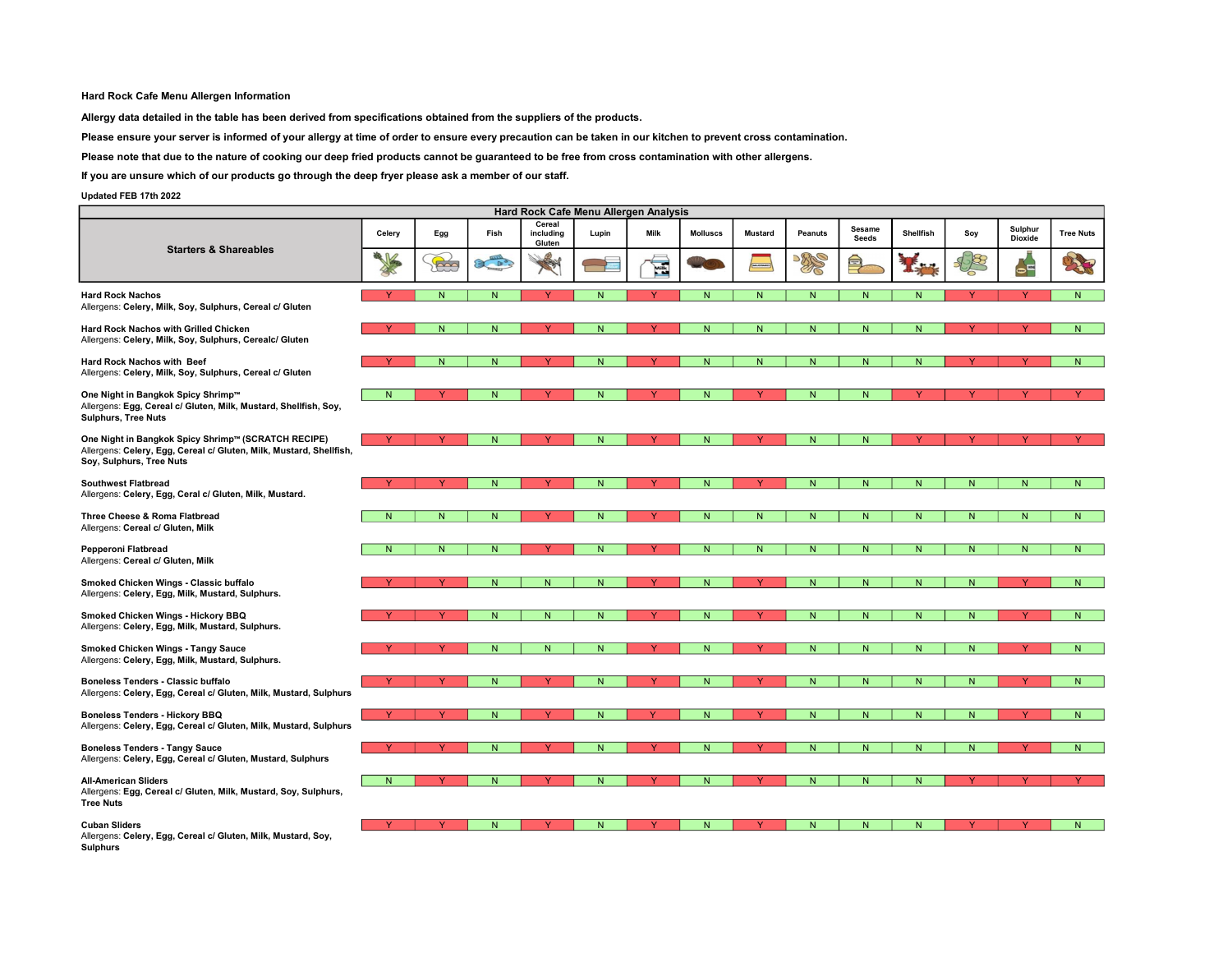| <b>Tomato Bruschetta</b>                    | IN. | - 191 | . . | . . |  | $\sim$ | - 13 |  | w |
|---------------------------------------------|-----|-------|-----|-----|--|--------|------|--|---|
| Allergens: Cereal c/ Gluten, Milk, Sulphurs |     |       |     |     |  |        |      |  |   |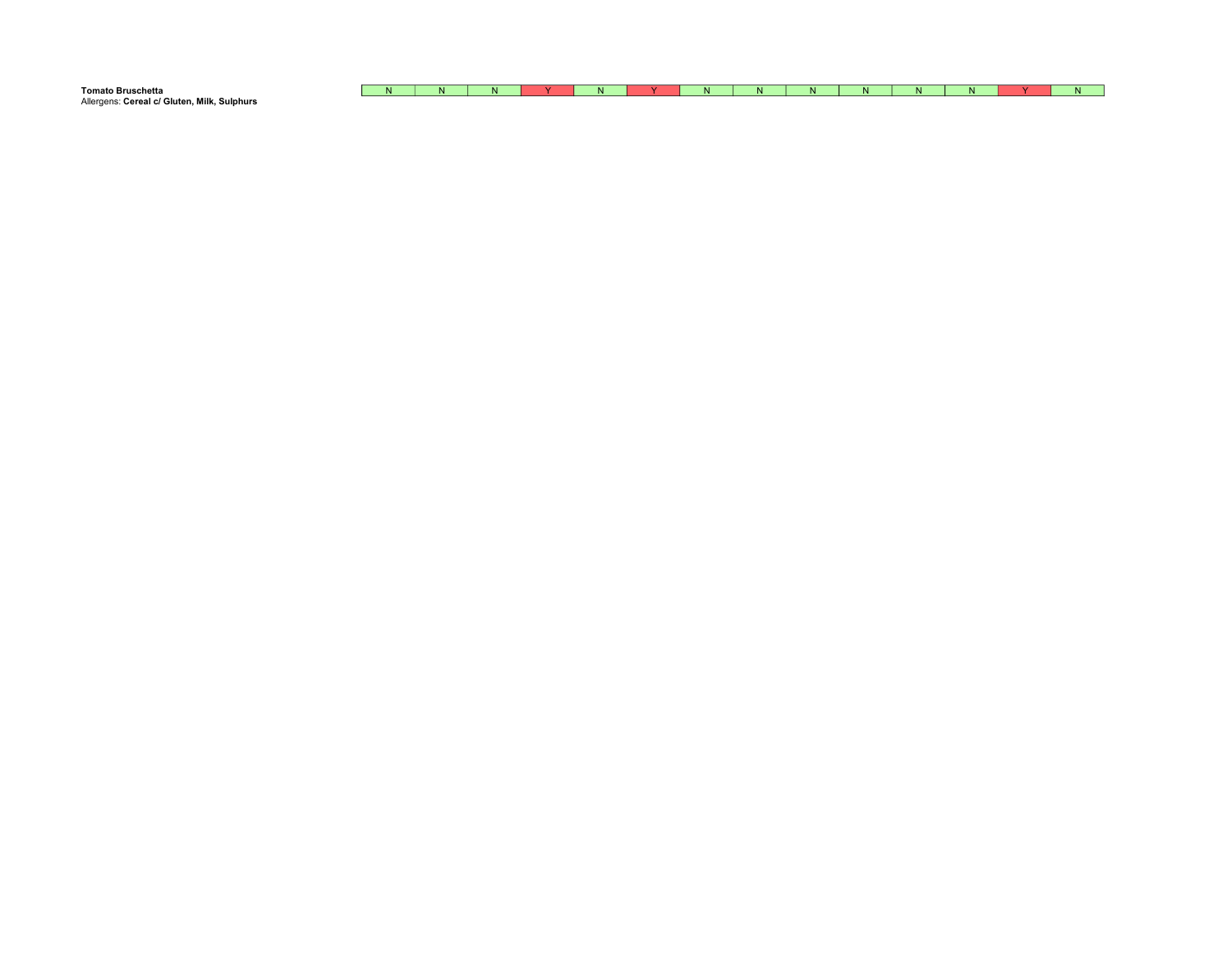|                                                                                                                                                           | Celery         | Egg          | Fish         | Cereal<br>including<br>Gluten | Lupin | Milk | <b>Molluscs</b> | <b>Mustard</b> | <b>Peanuts</b> | Sesame<br>Seeds | Shellfish    | Soy    | Sulphur<br><b>Dioxide</b> | <b>Tree Nuts</b> |
|-----------------------------------------------------------------------------------------------------------------------------------------------------------|----------------|--------------|--------------|-------------------------------|-------|------|-----------------|----------------|----------------|-----------------|--------------|--------|---------------------------|------------------|
| <b>Legendary Burgers</b>                                                                                                                                  |                | B            | $x^2$        | ₩                             |       | E    |                 |                | PRE            | 巪               |              |        | $\overline{\phantom{a}}$  |                  |
| Original Legendary Burger with Fries<br>Allergens: Celery, Egg, Cereal c/ Gluten, Milk, Mustard, Soy,<br><b>Sulphurs, Tree Nuts</b>                       |                |              | N            |                               | N.    |      | N               |                | N              | N.              | N            |        |                           |                  |
| <b>BBQ Bacon Cheeseburger with Fries</b><br>Allergens: Celery, Egg, Cereal c/ Gluten, Milk, Mustard, Soy,<br><b>Sulphurs</b>                              |                |              | N            |                               | N.    |      | N               |                | N              | N.              | N.           |        |                           | N.               |
| The Big Cheeseburger with Fries*<br>Allergens: Celery, Egg, Cereal c/ Gluten, Milk, Mustard, Soy,<br><b>Sulphurs</b>                                      |                |              | $\mathsf{N}$ |                               | N.    |      | $\mathsf{N}$    |                | N              | $\mathsf{N}$    | $\mathsf{N}$ |        |                           | N                |
| The Double Decker Cheeseburger with Fries*                                                                                                                |                |              | N            |                               | N     |      | N               | $\checkmark$   | N              | N.              | N            |        | N                         | N                |
| Allergens: Celery, Egg, Cereal c/ Gluten, Milk, Mustard, Soy                                                                                              |                |              |              |                               |       |      |                 |                |                |                 |              |        |                           |                  |
| Moving Mountains Burger with Fries<br>Allergens: Celery, Egg, Cereal c/ Gluten, Milk, Peanuts, Soy, Tree<br>Nuts                                          |                |              | N            |                               | N.    |      | ${\sf N}$       | N              |                | N.              | N            |        | N                         |                  |
| Surf n' Turf burger with Fries<br>Allergens: Celery, Egg, Cereal c/ Gluten, Milk, Mustard, Shellfish,<br>Soy, Sulphurs, Tree Nuts                         |                |              | N.           |                               | N.    |      | N               |                | N              | N <sub>1</sub>  |              |        |                           | N                |
| Surf n' Turf burger with Fries (SCRATCH SHRIMP RECIPE)<br>Allergens: Celery, Egg, Cereal c/ Gluten, Milk, Mustard, Shellfish,<br>Soy, Sulphurs, Tree Nuts |                | Y            | N            |                               | N     |      | $\mathsf{N}$    |                | ${\sf N}$      | $\mathsf{N}$    |              |        |                           | N.               |
| <b>Country Burger &amp; Fries</b><br>Allergens: Celery, Egg, Cereal c/ Gluten, Milk, Mustard, Soy,<br><b>Sulphurs</b>                                     |                | $\checkmark$ | N            |                               | N     |      | ${\sf N}$       |                | N              | N               | N.           |        |                           | N.               |
| <b>Swiss Mushroom Burger &amp; Fries</b><br>Allergens: Egg, Cereal c/ Gluten, Milk, Mustard, Soy                                                          | N.             | <b>Y</b>     | N            | $\vee$                        | N     | Y    | N               | Y              | N              | N.              | N            | $\vee$ | N                         | N                |
| Spicy Diablo Burger & Fries<br>Allergens: Egg, Cereal c/ Gluten, Milk, Soy, Sulphurs                                                                      | N.             | Y            | N            | v                             | N     |      | ${\sf N}$       | ${\sf N}$      | ${\sf N}$      | $\mathsf{N}$    | $\mathsf{N}$ |        |                           | N.               |
| Legendary Burger Subs & Upgrades                                                                                                                          |                |              |              |                               |       |      |                 |                |                |                 |              |        |                           |                  |
| <b>Onion Rings</b><br>Allergens: Cereal c/ Gluten, Tree Nuts                                                                                              | N <sub>1</sub> | N            | N            |                               | N     | N    | N               | N              | N              | N               | N.           | N      | N                         | Y                |
| Bacon<br>Allergens: NONE                                                                                                                                  | N.             | ${\sf N}$    | N            | ${\sf N}$                     | N     | N    | $\mathsf{N}$    | ${\sf N}$      | N              | $\mathsf{N}$    | $\mathsf{N}$ | N      | N                         | N.               |
| <b>Cheese &amp; Bacon Fries</b><br>Allergens: Egg, Milk, Mustard                                                                                          | N              | Ÿ            | N.           | N.                            | N.    |      | N <sub>1</sub>  |                | N              | N.              | N.           | N.     | N                         | N.               |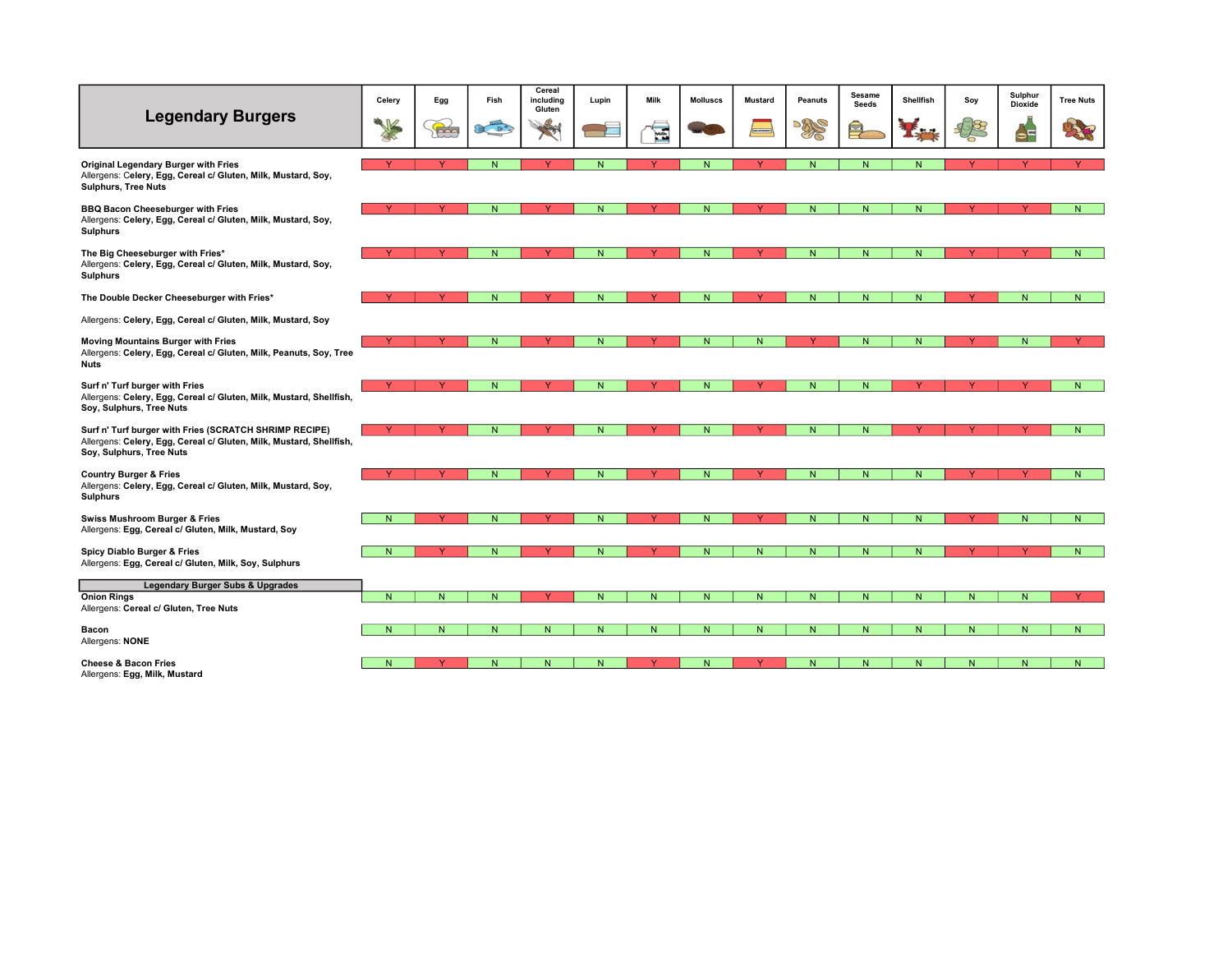| <b>Sandwiches</b>                                                                                           | Celery       | Egg<br>to    | Fish<br>20 <sup>o</sup> | Cereal<br>including<br>Gluten<br>3 | Lupin                   | Milk<br>É    | <b>Molluscs</b> | <b>Mustard</b> | Peanuts<br><b>DRAGO</b> | Sesame<br>Seeds | Shellfish      | Soy       | Sulphur<br>Dioxide<br>$\bullet^{\Xi}$ | <b>Tree Nuts</b> |
|-------------------------------------------------------------------------------------------------------------|--------------|--------------|-------------------------|------------------------------------|-------------------------|--------------|-----------------|----------------|-------------------------|-----------------|----------------|-----------|---------------------------------------|------------------|
| Honey Mustard Grilled Chicken Sandwich                                                                      |              |              | N                       | Y                                  | ${\sf N}$               | $\mathbf{v}$ | N               |                | N                       | N               | $\mathsf{N}$   |           |                                       | N                |
| Allergens: Celery, Egg, Cereal c/ Gluten, Milk, Mustard, Soy,<br>Sulphur                                    |              |              |                         |                                    |                         |              |                 |                |                         |                 |                |           |                                       |                  |
| <b>BBQ Pulled Pork Sandwich</b><br>Allergens: Celery, Egg, Cereal c/ Gluten, Milk, Mustard, Soy,<br>Sulphur |              |              | N                       |                                    | N.                      |              | N               |                | Ñ                       |                 |                |           |                                       | N                |
| <b>Crispy Chicken Sandwich</b>                                                                              |              |              | ${\sf N}$               | <b>Y</b>                           | ${\sf N}$               |              | ${\sf N}$       |                | ${\sf N}$               | ${\sf N}$       | ${\sf N}$      |           | ${\sf N}$                             | N                |
| Allergens: Celery, Egg, Cereal c/ Gluten, Milk, Mustard, Soy                                                |              |              |                         |                                    |                         |              |                 |                |                         |                 |                |           |                                       |                  |
| <b>Buffalo Crispy Chicken Sandwich</b>                                                                      |              |              | N                       | Y                                  | N.                      | Ÿ            | N               |                | N                       | N               | N              | v         | N                                     | $\mathsf{N}$     |
| Allergens: Celery, Egg, Cereal c/ Gluten, Milk, Mustard, Soy                                                |              |              |                         |                                    |                         |              |                 |                |                         |                 |                |           |                                       |                  |
|                                                                                                             | Celery       | Egg          | Fish                    | Cereal<br>including<br>Gluten      | Lupin                   | Milk         | <b>Molluscs</b> | <b>Mustard</b> | Peanuts                 | Sesame<br>Seeds | Shellfish      | Soy       | Sulphur<br>Dioxide                    | <b>Tree Nuts</b> |
| <b>Salads</b>                                                                                               |              | $\mathbb{R}$ | 20 <sup>o</sup>         | P                                  |                         | É            |                 |                | <b>DRAGO</b>            |                 |                |           | $\bullet^{\Xi}$                       | 发展               |
| <b>Chicken Caesar Salad</b><br>Allergens: Celery, Egg, Fish, Cereal c/ Gluten, Milk, Mustard,<br>Sulphur    |              |              |                         |                                    | N                       |              | N               |                | N                       | N <sub>1</sub>  | N <sub>1</sub> | N         |                                       | N                |
| Steak Salad*                                                                                                | N            | N            |                         |                                    | N.                      |              | N               |                | N                       | N               | N              |           |                                       | ${\sf N}$        |
| Allergens: Fish, Cereal c/ Gluten, Milk, Mustard, Soy, Sulphur                                              |              |              |                         |                                    |                         |              |                 |                |                         |                 |                |           |                                       |                  |
| <b>Asian Noodle Bowl</b><br>Allergens: Fish, Cereal c/ Gluten, Sesame, Soy, Sulphur                         | $\mathsf{N}$ | ${\sf N}$    |                         |                                    | N                       | N            | ${\sf N}$       | ${\sf N}$      | N                       |                 | $\mathsf{N}$   |           |                                       | N                |
| <b>Southwest Chicken Bowl</b><br>Allergens: Celery, Egg, Milk, Mustard, Sulphur                             |              |              | N                       | $\mathsf{N}$                       | N.                      | Ÿ            | N               |                | ${\sf N}$               | N               | $\mathsf{N}$   | N         |                                       | $\overline{N}$   |
| <b>Side Caesar Salad</b>                                                                                    | N            |              |                         |                                    | N                       |              | N               |                | N                       | N               | N              | N         |                                       | N                |
| Allergens: Egg, Fish, Cereal c/ Gluten, Milk, Mustard, Sulphur                                              |              |              |                         |                                    |                         |              |                 |                |                         |                 |                |           |                                       |                  |
| Side House Salad (NO dressing)<br>Allergens: Cereal c/ Gluten, Milk                                         | N            | N            | N                       |                                    | N.                      |              | N               | N              | N                       | N               | N              | N         | N                                     | ${\sf N}$        |
| <b>Salad Dressings</b>                                                                                      |              |              |                         |                                    |                         |              |                 |                |                         |                 |                |           |                                       |                  |
| <b>Blue Cheese Dressing</b><br>Allergens: Egg, Milk, Mustard                                                | N            |              | N                       | N                                  | N                       |              | N               |                | N                       | N               | N              | N         |                                       | $\mathsf{N}$     |
| <b>Caesar Dressing</b><br>Allergens: Egg, Fish, Milk, Mustard, Sulphurs                                     | ${\sf N}$    |              |                         | ${\sf N}$                          | $\overline{\mathsf{N}}$ |              | ${\sf N}$       |                | N                       | ${\sf N}$       | ${\sf N}$      | ${\sf N}$ |                                       | N                |
| <b>Honey Mustard Dressing</b><br>Allergens: Egg, Mustard                                                    | N            |              | N                       | ${\sf N}$                          | N.                      | N            | N               |                | N                       | N.              | N              | N         | N                                     | N                |
| Oil and Vinegar<br>Allergens: NONE                                                                          | N            | N            | N                       | $\mathsf{N}$                       | N.                      | N            | N               | N              | N                       | N               | N              | N         |                                       | ${\sf N}$        |
| <b>Blue Cheese Vinaigrette</b><br>Allergens: Milk, Mustard, Sulphurs                                        | N            | ${\sf N}$    | N                       | ${\sf N}$                          | N                       |              | N.              |                | N                       | N               | ${\sf N}$      | N.        |                                       | N                |
| <b>Guacamole Ranch Dressing</b><br>Allergens: Egg, Milk, Mustard, Sulphurs                                  | N            |              | N.                      | N                                  | N.                      |              | N               |                | N                       | N               | N              | N         |                                       | N                |
| <b>Sesame Soy Dressing</b>                                                                                  | N            | N            |                         |                                    |                         |              |                 |                |                         |                 |                |           |                                       | ${\sf N}$        |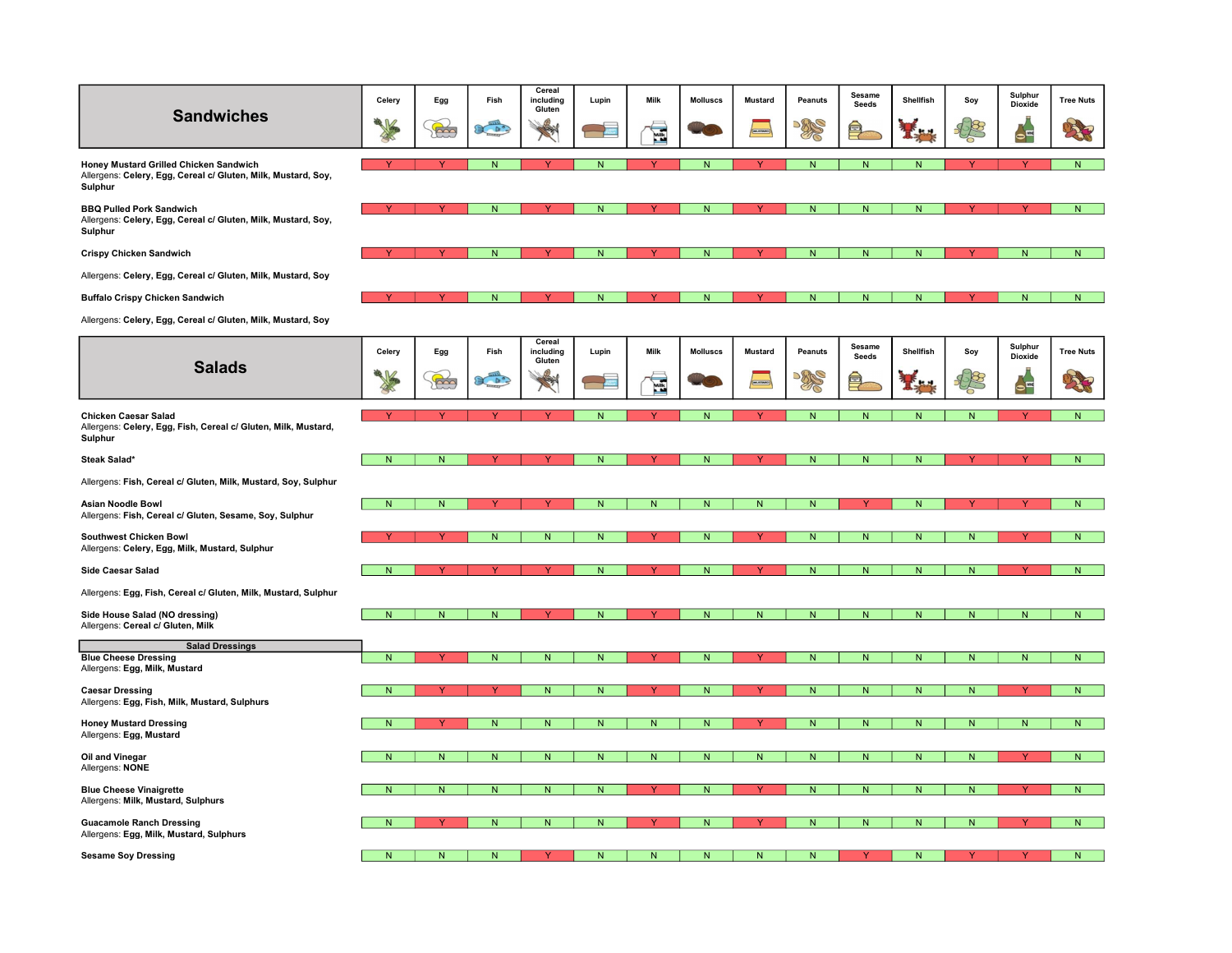Allergens: Cereal c/ Gluten, Sesame, Soy, Sulphurs

| Ranch Dressing                              | IN. |  | N. | $\mathbf{r}$ |  | N |  |  |  |
|---------------------------------------------|-----|--|----|--------------|--|---|--|--|--|
| Allergens: Egg, Milk, Mustard, Soy, Sulphur |     |  |    |              |  |   |  |  |  |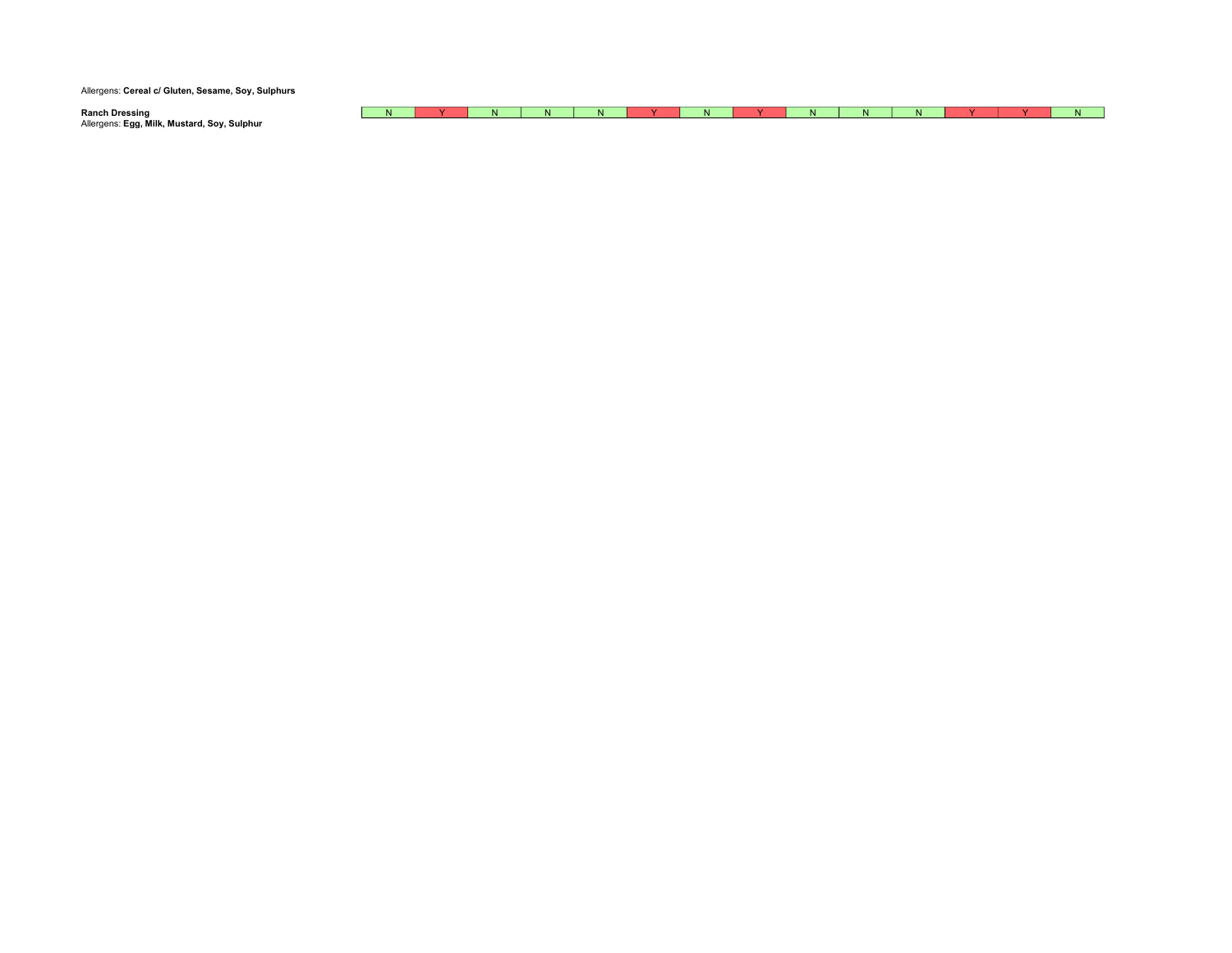| <b>Speciality Entrees</b>                                                                                                       | Celery         | Egg            | Fish            | Cereal<br>including<br>Gluten | Lupin                    | Milk           | <b>Molluscs</b>         | <b>Mustard</b> | Peanuts        | Sesame<br>Seeds | Shellfish      | Soy            | Sulphur<br><b>Dioxide</b> | <b>Tree Nuts</b> |
|---------------------------------------------------------------------------------------------------------------------------------|----------------|----------------|-----------------|-------------------------------|--------------------------|----------------|-------------------------|----------------|----------------|-----------------|----------------|----------------|---------------------------|------------------|
|                                                                                                                                 |                | $\mathbb{R}$   | 20 <sup>o</sup> | 3                             |                          | E              |                         |                | $\mathbb{Z}$   | 巪               |                |                | $\sum_{i=1}^{n}$          | 海                |
| <b>Hickory Smoked Ribs</b><br>Allergens: Celery, Egg, Mustard, Sulphur                                                          |                |                | N               | ${\sf N}$                     | N <sub>1</sub>           | N <sub>1</sub> | N                       |                | N              | ${\sf N}$       | N              | N <sub>1</sub> |                           | N                |
| <b>Rib Eye Steak</b><br>Allergens: Celery, Milk, Sulphur                                                                        |                | ${\sf N}$      | ${\sf N}$       | ${\sf N}$                     | ${\sf N}$                |                | ${\sf N}$               | ${\sf N}$      | ${\sf N}$      | ${\sf N}$       | $\mathsf{N}$   | $\mathsf{N}$   |                           | ${\sf N}$        |
| <b>New York Strip Steak</b><br>Allergens: Celery, Milk, Sulphur                                                                 |                | N <sub>1</sub> | N               | ${\sf N}$                     | N.                       |                | N                       | N              | ${\sf N}$      | N               | N              | N.             |                           | N                |
| Famous Chicken Fajitas (with set)<br>Allergens: Celery, Cereal c/ Gluten, Milk, Soy                                             |                | N <sub>1</sub> | N               |                               | N.                       |                | N                       | ${\sf N}$      | N              | ${\sf N}$       | N              |                | N                         | N                |
| Famous Beef OR Veg Fajitas (with set)<br>Allergens: Cereal c/ Gluten, Milk, Soy                                                 | N              | ${\sf N}$      | $\mathsf{N}$    |                               | N                        |                | N                       | ${\sf N}$      | N              | N               | N              |                | N                         | ${\sf N}$        |
| Twisted Mac, Chicken and Cheese<br>Allergens: Celery, Cereal c/ Gluten, Milk                                                    |                | N              | $\mathsf{N}$    |                               | N.                       |                | N                       | N.             | N              | N               | N              | Ń              | N                         | $\overline{N}$   |
| Hickory Smoked BBQ Chicken<br>Allergens: Celery, Egg, Mustard, Sulphurs                                                         |                | Y              | N               | ${\sf N}$                     | N.                       | N              | $\mathsf{N}$            | Y              | $\mathsf{N}$   | N               | N.             | N              |                           | N                |
| Smokehouse BBQ Duo - Ribs & Pork<br>Allergens: Celery, Egg, Mustard, Sulphurs                                                   |                |                | $\overline{N}$  | $\overline{N}$                | N                        | N              | N                       |                | N              | ${\sf N}$       | N              | N              |                           | $\overline{N}$   |
| Smokehouse BBQ Duo - Ribs & Chicken<br>Allergens: Celery, Egg, Mustard, Sulphurs                                                |                |                | ${\sf N}$       | ${\sf N}$                     | N                        | N              | N                       |                | N              | N               | N              | N              |                           | ${\sf N}$        |
| Smokehouse BBQ Duo - Pork & Chicken                                                                                             |                |                | N.              |                               | Ń                        |                | N                       |                | N              | N               | N              | Ñ              |                           | $\mathsf{N}$     |
| Allergens: Celery, Egg, Cereal c/ Gluten, Mustard, Sulphurs                                                                     |                |                |                 |                               |                          |                |                         |                |                |                 |                |                |                           |                  |
| <b>Smokehouse Trio Combo</b>                                                                                                    |                |                | N               |                               | N.                       | ${\sf N}$      | $\mathsf{N}$            |                | ${\sf N}$      | ${\sf N}$       | $\mathsf{N}$   | N              |                           | N                |
| Allergens: Celery, Egg, Cereal c/ Gluten, Mustard, Sulphurs                                                                     |                |                |                 |                               |                          |                |                         |                |                |                 |                |                |                           |                  |
| <b>Cedar Plank Salmon</b><br>Allergens: Celery, Fish, Milk, Mustard, Soy, Sulphurs                                              |                | $\overline{N}$ | Y               | $\overline{N}$                | $\overline{N}$           |                | $\overline{\mathsf{N}}$ | $\mathbf{v}$   | $\overline{N}$ | $\overline{N}$  | $\overline{N}$ | v              |                           | N                |
| Sub House Salad (no dressing)<br>Allergens: Celery, Milk                                                                        |                | N              | $\mathsf{N}$    | ${\sf N}$                     | N                        |                | N                       | N.             | N              | N               | N              | N              | N                         | ${\sf N}$        |
| Sub Caesar Salad<br>Allergens: Egg, Fish, Cereal c/ Gluten, Milk, Mustard, Sulphurs                                             | $\overline{N}$ |                |                 |                               | ${\sf N}$                |                | N                       |                | N              | N               | N              | Ñ              |                           | ${\sf N}$        |
| <b>Side Items</b>                                                                                                               | Celery         | Egg            | Fish            | Cereal<br>including<br>Gluten | Lupin                    | Milk           | <b>Molluscs</b>         | <b>Mustard</b> | Peanuts        | Sesame<br>Seeds | Shellfish      | Soy            | Sulphur<br><b>Dioxide</b> | <b>Tree Nuts</b> |
|                                                                                                                                 |                | $\mathbb{R}$   | Company         | 2                             | $\overline{\phantom{a}}$ | É              |                         | MUSWAG         | PRS            | 拿               |                |                | $\rightarrow$             | 大地               |
| Side Twisted Mac and Cheese<br>Allergens: Celery, Cereal c/ Gluten, Milk                                                        |                | $\overline{N}$ | N               |                               | N                        |                | N                       | N              | ${\sf N}$      | ${\sf N}$       | $\mathsf{N}$   | N              | N                         | N                |
| <b>Breaded Onion Ring (side)</b><br>Allergens: Celery, Egg, Cereal c/ Gluten, Milk, Mustard, Soy,<br><b>Sulphurs, Tree Nuts</b> |                | Y              | ${\sf N}$       | Y                             | N.                       |                | ${\sf N}$               | Y              | ${\sf N}$      | ${\sf N}$       | ${\sf N}$      |                |                           | $\overline{Y}$   |
| <b>Seasoned French Fries</b><br>Allergens: None                                                                                 | N              | ${\sf N}$      | N               | ${\sf N}$                     | N                        | N              | $\mathsf{N}$            | N              | ${\sf N}$      | ${\sf N}$       | $\mathsf{N}$   | N              | N                         | N                |
| <b>Side Golden Mashed Potatoes</b><br>Allergens: Milk                                                                           | N              | N.             | N.              | N                             | N                        |                | N                       | N.             | N              | N               | N              |                |                           | N                |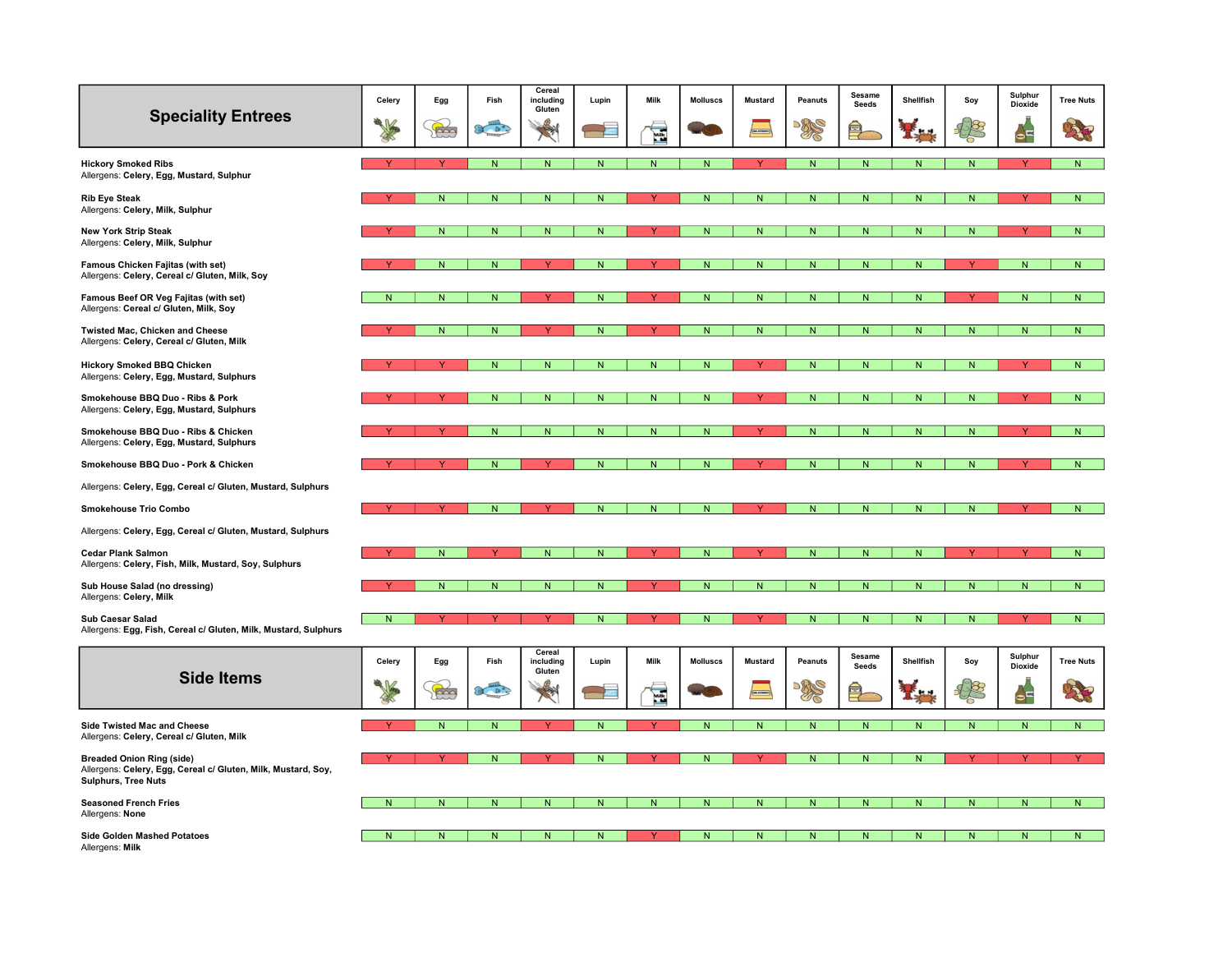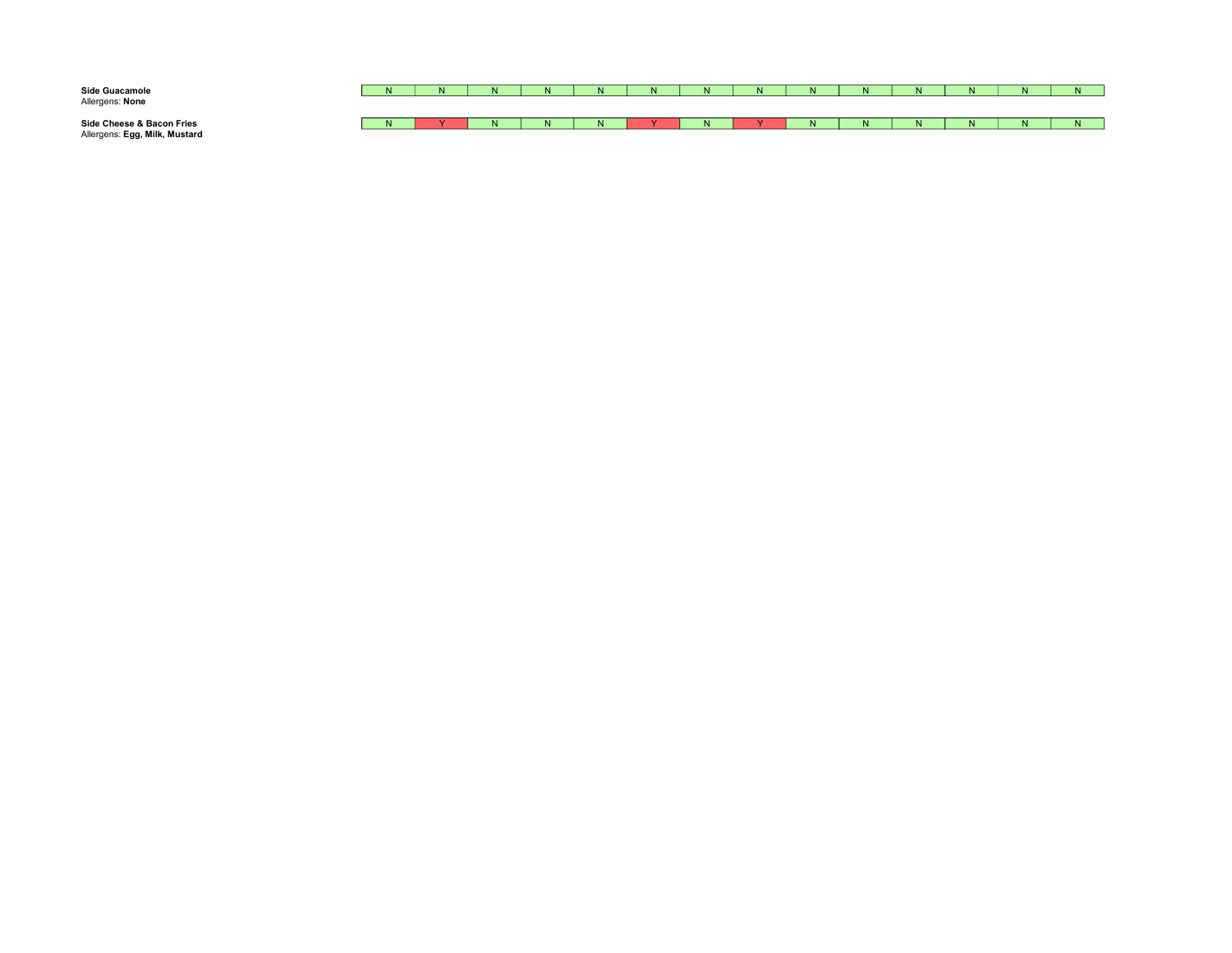| <b>Kids Menu</b>                                                                              | Celery         | Egg          | Fish           | Cereal<br>including<br>Gluten | Lupin                   | Milk           | <b>Molluscs</b> | <b>Mustard</b> | <b>Peanuts</b> | Sesame<br><b>Seeds</b> | Shellfish | Soy          | Sulphur<br>Dioxide | <b>Tree Nuts</b> |
|-----------------------------------------------------------------------------------------------|----------------|--------------|----------------|-------------------------------|-------------------------|----------------|-----------------|----------------|----------------|------------------------|-----------|--------------|--------------------|------------------|
|                                                                                               |                | to           | 20             | 4                             | $\overline{R}$          | E              |                 | musses         | <b>BRS</b>     | 皀                      |           |              | $\leftarrow$       | 海                |
| Ain't Nothin' But A Hot Dog<br>Allergens: Celery, Cereal c/ Gluten, Milk, Soy                 |                | $\mathsf{N}$ | N              | $\vee$                        | N                       |                | N               | N              | ${\sf N}$      | N                      | N.        |              | N                  | N                |
| Buddy Jr's Bangin' Burger with Cheese<br>Allergens: Celery, Cereal c/ Gluten, Milk, Soy       |                | N.           | ${\sf N}$      | $\vee$                        | $\mathsf{N}$            |                | $\mathsf{N}$    | ${\sf N}$      | ${\sf N}$      | ${\sf N}$              | N.        | v            | ${\sf N}$          | $\overline{N}$   |
| Sir Kingston's Classic Cheese Pizza<br>Allergens: Celery, Cereal c/ Gluten, Milk              |                | N.           | N              | $\vee$                        | N                       |                | N               | N              | N              | N                      | N.        | N.           | N                  | N                |
| Skiddley's Not So Diddly Chicken Breast<br>Allergens: Celery                                  |                | N            | N              | $\overline{N}$                | N                       | N              | $\overline{N}$  | ${\sf N}$      | N              | N                      | N         | N.           | N                  | N                |
| The Mac-Daddy Mac and Cheese<br>Allergens: Celery, Cereal c/ Gluten, Milk                     |                | N.           | N              |                               | N                       |                | N               | ${\sf N}$      | N              | N                      | N.        | N            | N                  | $\mathsf{N}$     |
| Twisted 'N Tasty Cavatappi Pasta<br>Allergens: Celery, Cereal c/ Gluten, Milk                 |                | N            | N              | Y                             | N                       | $\vee$         | N               | N              | ${\sf N}$      | N                      | N         | $\mathsf{N}$ | N                  | N                |
| Kids Salad Chillin' with Chicken<br>Allergens: Celery, Milk                                   |                | N            | N              | ${\sf N}$                     | $\overline{N}$          |                | N.              | ${\sf N}$      | ${\sf N}$      | ${\sf N}$              | N.        | N.           | N                  | N                |
| Razzi's Redonkulous Chicken Tenders                                                           |                | Y            | N              | Y                             | N                       | Y              | $\mathsf{N}$    | Y              | N              | N                      | N         | N            | Y                  | $\mathsf{N}$     |
| Allergens: Celery, Ergg, Cereal c/ Gluten, Milk, Mustard, Sulphurs                            |                |              |                |                               |                         |                |                 |                |                |                        |           |              |                    |                  |
| <b>Seasonal Vegetables</b><br>Allergens: Celery, Milk                                         | $\vee$         | N            | N              | ${\sf N}$                     | N                       | <b>Y</b>       | ${\sf N}$       | N              | N.             | N                      | ${\sf N}$ | N            | <b>Y</b>           | N                |
| <b>Fresh Fruit</b><br>Allergens: NONE                                                         | N              | N            | N              | N                             | N                       | N              | N               | N              | N              | N                      | N         | N.           | N                  | N                |
| <b>Golden Mashed Potatoes</b><br>Allergens: Milk                                              | N.             | N            | N              | ${\sf N}$                     | ${\sf N}$               | Y              | ${\sf N}$       | ${\bf N}$      | N              | N                      | N.        | N            | N                  | $\overline{N}$   |
| Fries<br>Allergens: NONE                                                                      | N              | N            | N              | N                             | N                       | N <sub>1</sub> | N               | N              | ${\sf N}$      | N                      | N.        | N.           | N                  | N.               |
| <b>Hot Fudge Sundae</b><br>Allergens: Egg, Milk, Sulphurs                                     | $\overline{N}$ | $\vee$       | $\overline{N}$ | ${\sf N}$                     | ${\sf N}$               |                | ${\sf N}$       | ${\sf N}$      | ${\sf N}$      | ${\sf N}$              | N         | N            | $\checkmark$       | $\overline{N}$   |
| <b>Roxtar's Thick Chocolate Shake</b><br>Allergens: Egg, Milk                                 | N.             | Y            | N              | ${\sf N}$                     | N.                      |                | $\overline{N}$  | N              | N              | N                      | N.        | N.           | N                  | N.               |
| Roxtar's Thick Vanilla Shake<br>Allergens: Egg, Milk                                          | N              | v            | N              | $\overline{\mathsf{N}}$       | $\overline{\mathsf{N}}$ |                | $\overline{N}$  | N              | ${\sf N}$      | $\overline{N}$         | N.        | N            | N                  | $\overline{N}$   |
| Roxtar's Thick Vanilla Shake with Oreo Cookies<br>Allergens: Egg, Cereal c/ Gluten, Milk, Soy | N              | Y            | N              | Y                             | N                       |                | N               | N              | N              | N                      | N.        |              | N                  | N.               |
| <b>Cola Float</b><br>Allergens: Egg, Milk                                                     | N              |              | N              | N                             | $\mathsf{N}$            |                | ${\sf N}$       | N              | ${\sf N}$      | N                      | N         | N.           | N                  | N.               |